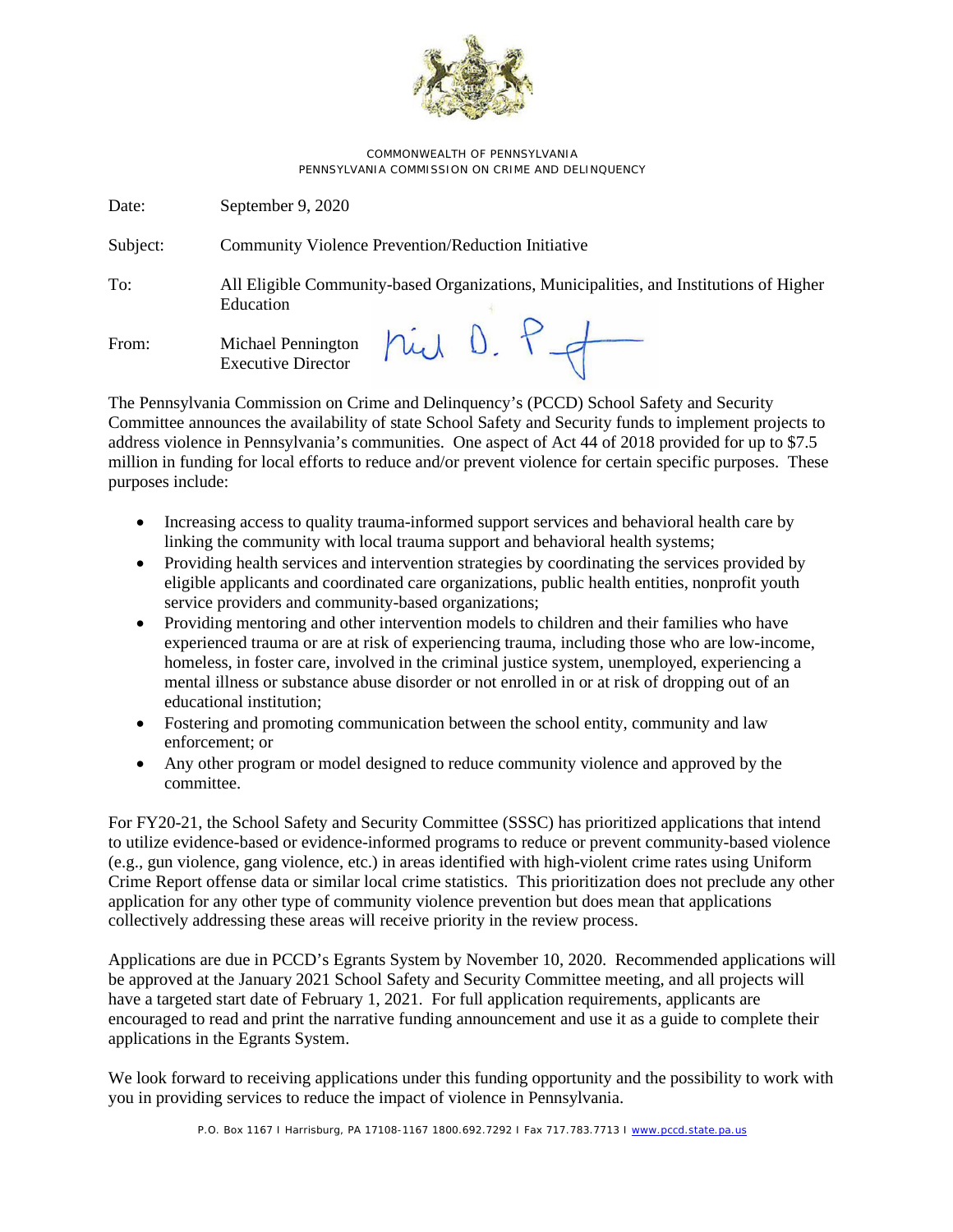

# **School Safety and Security Committee (SSSC)**

# **2021 Community Violence Prevention/Reduction**

## **\_\_\_\_\_\_\_\_\_\_\_\_\_\_\_\_\_\_\_\_\_\_\_\_\_\_\_\_\_\_\_\_\_\_\_\_\_\_\_\_ Fiscal Year 2020/21 Solicitation**

**Please Note: Allow adequate time to submit your application. You will be unable to submit your application if you do not first register in PCCD's Egrants system. Applications will ONLY be accepted through PCCD's Egrants system.** 

**Recommended** [Egrants Agency Registration](https://www.pccd.pa.gov/Funding/Pages/How-to-Get-and-Manage-Funds.aspx) **Date:**  October 14, 2020

**Recommended** [Egrants User Registration](https://www.pccd.pa.gov/Funding/Pages/Egrants-Home.aspx) **Date**: October 21, 2020

## **Mandatory Egrants Application Deadline**:

## November 10, 2020

**This funding guideline contains information not appearing in the Egrants application process. Applicants are advised to print, review this document, and refer to it while completing the Egrants application.** 

**PCCD Program Staff will field questions to clarify the funding announcement. Questions must be sent by email to [RA-CD-CVPP@pa.gov](mailto:RA-CD-CVPP@pa.gov) (please put "Community Violence Prevention/Reduction" in the subject line). All questions regarding this funding announcement must be received by close of business on Tuesday, November 10, 2020.** 

**In order for all applicants to benefit from the Q&A process, answers will be available to all parties by visiting [http://www.pccd.pa.gov/Funding/Pages/Funding-](http://www.pccd.pa.gov/Funding/Pages/Funding-Announcement-QA.aspx)[Announcement-QA.aspx](http://www.pccd.pa.gov/Funding/Pages/Funding-Announcement-QA.aspx) and selecting this funding announcement.** 

**For any technical or system questions, contact and ask for the Egrants Help Desk at (717) 787-5887 or (800) 692-7292, or by emailing to [RA-eGrantsSupport@pa.gov.](mailto:RA-eGrantsSupport@pa.gov)**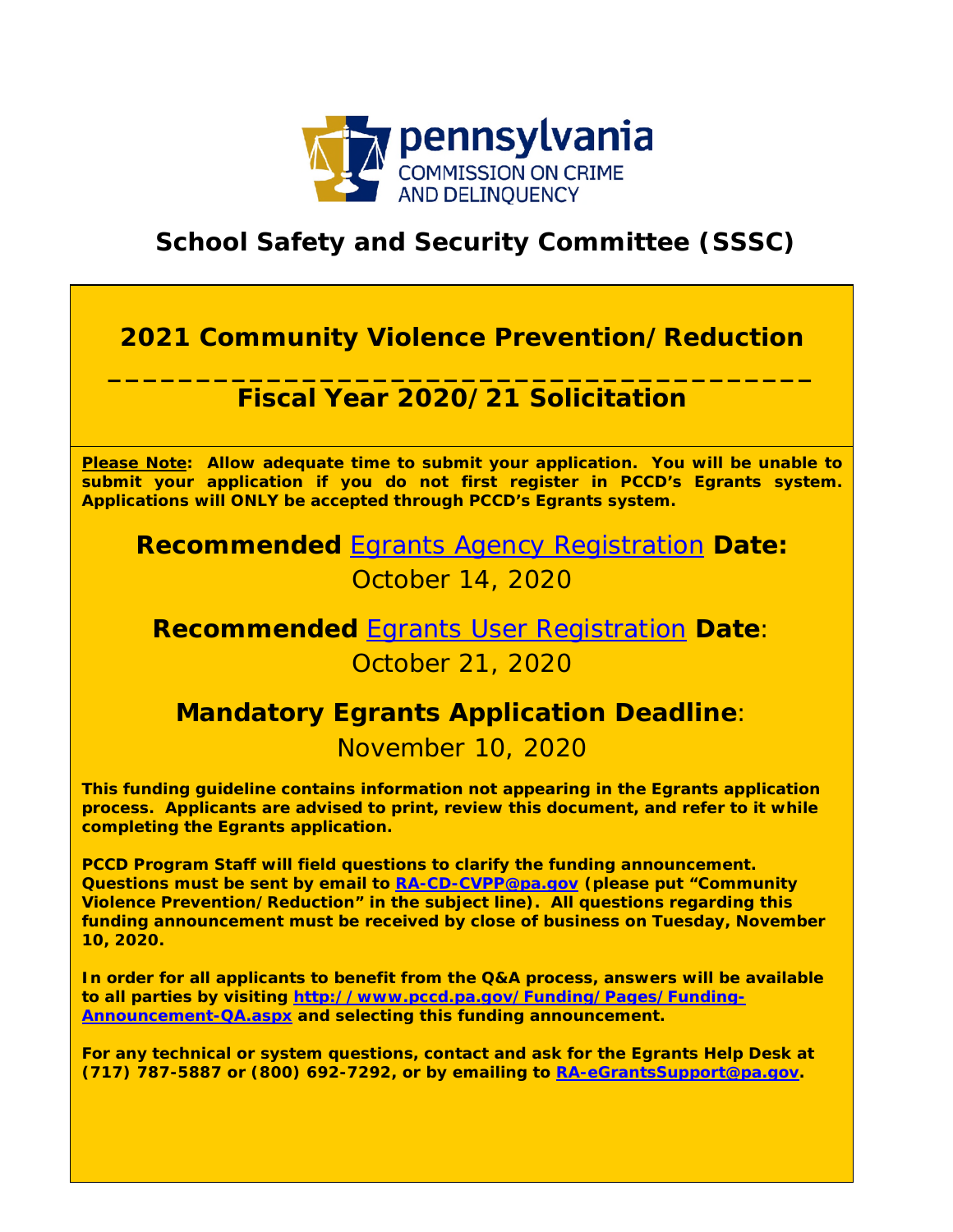#### **PENNSYLVANIA COMMISSION ON CRIME AND DELINQUENCY School Safety and Security Committee (SSSC) Funding Guidelines: 2021 Community Violence Prevention/Reduction**

## **TABLE OF CONTENTS**

| 1.  |                                                                                                    |
|-----|----------------------------------------------------------------------------------------------------|
| 2.  |                                                                                                    |
| 3.  |                                                                                                    |
| 4.  |                                                                                                    |
| 5.  |                                                                                                    |
| 6.  | Program Goals, Objectives and Anticipated Impact 5                                                 |
| 7.  |                                                                                                    |
| 8.  |                                                                                                    |
| 9.  |                                                                                                    |
| 10. |                                                                                                    |
| 11. |                                                                                                    |
| 12. |                                                                                                    |
| 13. | Competitive Bidding/Sole Source Procurement  11                                                    |
| 14. | a.<br>$\mathsf{C}$ .<br>d.<br>е.<br>f.<br>Information Technology (IT) Project Conditions  12<br>q. |
| 15. |                                                                                                    |
| 16. |                                                                                                    |
|     |                                                                                                    |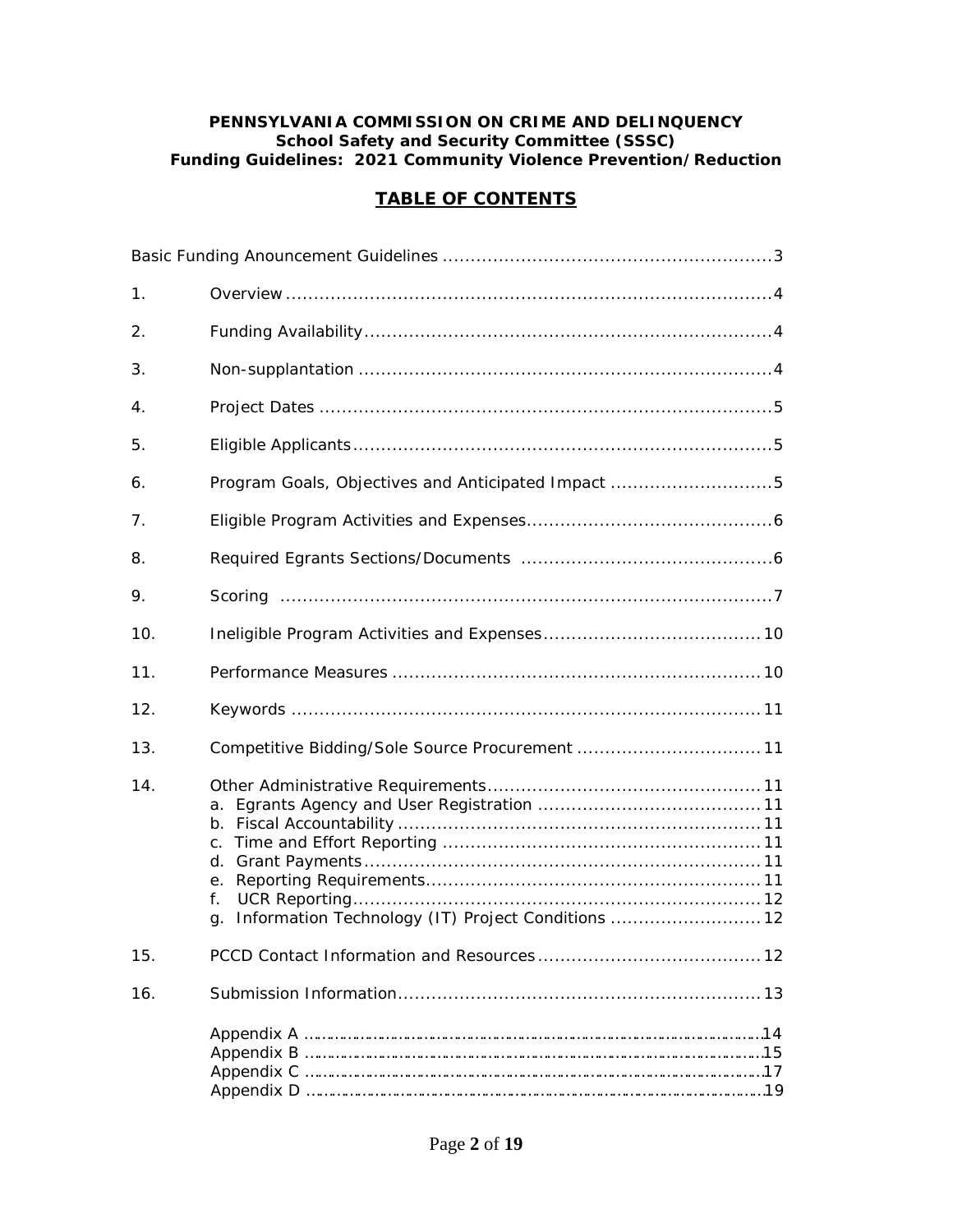#### **PENNSYLVANIA COMMISSION ON CRIME AND DELINQUENCY School Safety and Security Committee (SSSC)**

## **Funding Guidelines for: 2020/2021 Fiscal Year**

## **Funding Announcement Title: 2021 Community Violence Prevention/Reduction**

## **Funding Available: Act 44 of 2018 "School Safety and Security Funding"**

## **Submission Requirements for Applications:**

- **Scoring** Applications will be [competitively reviewed and scored](https://www.pccd.pa.gov/Pages/Overview-of-the-Competitive-Grant-Process.aspx) based on the applicant's adherence to the funding announcement guidelines and timely submission in the PCCD Egrants system.
- **Due Date** In order to be able to submit an application through the Egrants system, the applicant agency and individual user must register in the Egrants system. Recommended dates for Egrants registration are included on the front page of this funding announcement.

All applications must be submitted electronically through PCCD's Egrants system no later than Tuesday, November 10, 2020 by 11:59 p.m., Eastern Time or they will not be considered. **Please note:** The Egrants Help Desk is available to assist with questions until 4:00 p.m. Eastern Time. Contact the PCCD Egrants Help Desk at (717) 787-5887 or by email at: [RA-eGrantsSupport@pa.gov.](mailto:RA-eGrantsSupport@pa.gov)

- **Egrants Submission** An application submitted into Egrants by the deadline is not considered complete until PCCD has received the original signature page, as well as any other required documents. Successful applications will be presented for consideration at the January 2021 School Safety and Security Committee meeting.
- **Administrative Rejection** An application that does not meet all the listed requirements in this funding announcement may be administratively rejected. Applicants who are not a school entity as defined under [24 P.S. §13-1306-B\(i\)](https://www.legis.state.pa.us/cfdocs/legis/LI/uconsCheck.cfm?txtType=HTM&yr=1949&sessInd=0&smthLwInd=0&act=14&chpt=13B&sctn=6&subsctn=0) will be administratively rejected.
- **Corrections** If an application is returned by PCCD for corrections, the final application (including all corrections and required documents) must be returned to and approved by PCCD in order for the application to be awarded.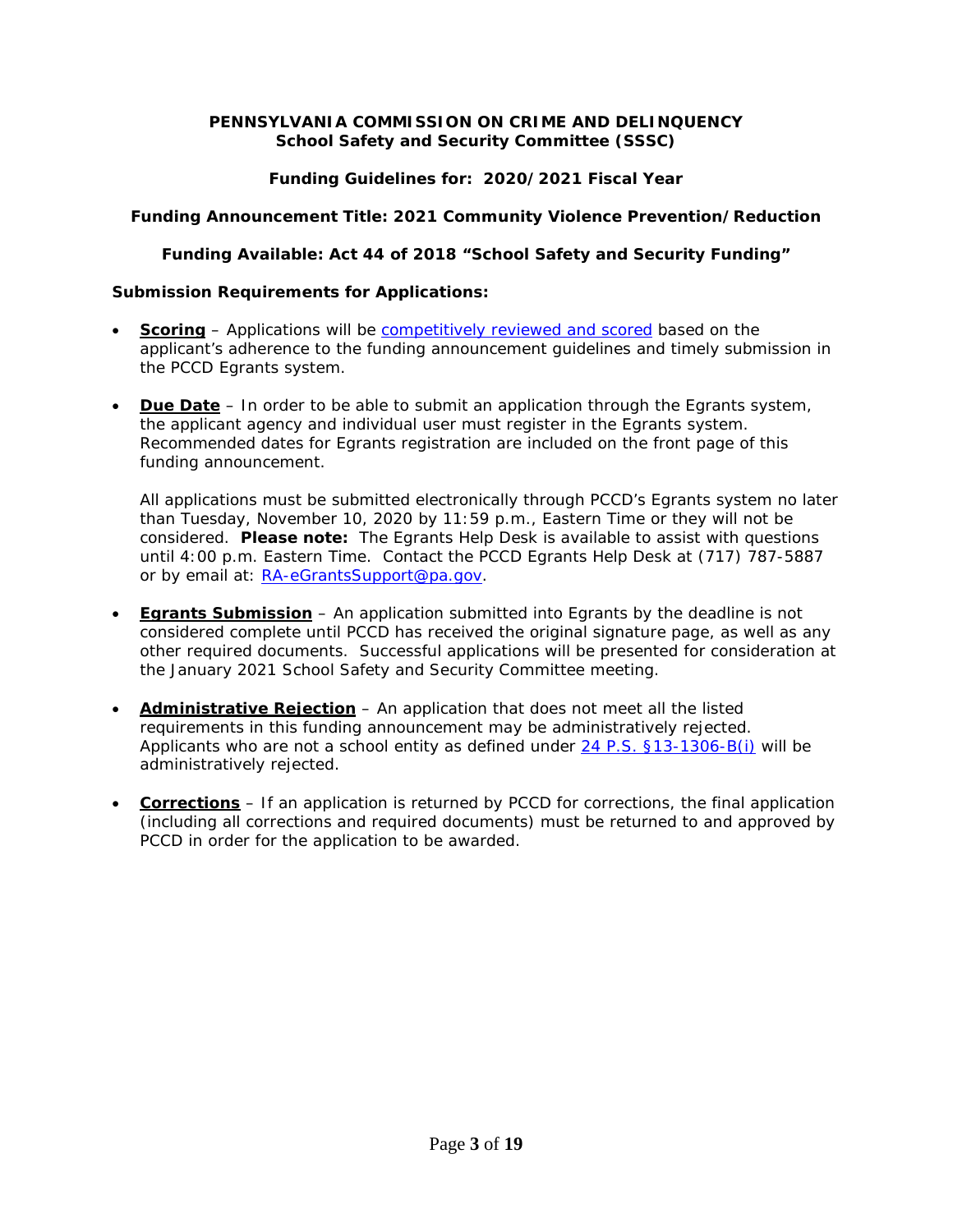#### **PENNSYLVANIA COMMISSION ON CRIME AND DELINQUENCY School Safety and Security Committee (SSSC)**

### **1. Overview:**

This funding announcement is specifically for the Community Violence Prevention/Reduction Initiative, which is a subset of funding available under PCCD's School Safety and Security Grant Program. Funding under this category is limited to eligible applicants listed in Section 5 of this funding announcement. Funds will be used to support the eligible activities listed under [24 P.S. §13-1306\(j\)\(22\)](https://www.legis.state.pa.us/cfdocs/legis/LI/uconsCheck.cfm?txtType=HTM&yr=1949&sessInd=0&smthLwInd=0&act=14&chpt=13B&sctn=6&subsctn=0) (see Section 7 for more information).

For FY 20-21, the School Safety and Security Committee (SSSC) has prioritized applications that intend to utilize evidence-based or evidence-informed programs (see Appendix B for information on evidence-based criteria) to reduce or prevent community-based violence (e.g., gun violence, gang violence, etc.) in areas identified with high-violent crime rates using Uniform Crime Report offense data or similar local crime statistics. This prioritization does not preclude any other application for any other type of community violence prevention but does mean that applications collectively addressing these areas will receive priority in the review process.

To further assist applicants in the Egrants application process, tutorials have been posted online at [https://www.pccd.pa.gov/schoolsafety/Pages/Grant-Guides.aspx.](https://www.pccd.pa.gov/schoolsafety/Pages/Grant-Guides.aspx) Although the tutorials are specific to School Safety and Security Grants, the information is relevant to all applicants. Applicants are **strongly encouraged** to review the tutorials prior to contacting PCCD staff for assistance.

#### **2. Funding Availability:**

A total of \$7.5 million in state School Safety and Security funds is being announced to support this initiative. The SSSC expects to award up to \$300,000 per application for up to a two-year project period. (Note: Applicants can apply for less than a twoyear project period but not for more than the maximum amount of \$300,000.)

No cash or in-kind match is required under this funding announcement.

After SSSC approval, award notices will be emailed to successful applicants and will also be available in Egrants.

Neither the SSSC nor PCCD is liable for costs incurred prior to the official start date of the award.

#### **3. Non-supplantation:**

Funding allocated through this program shall be used to supplement and not supplant (i.e., replace or defray) any costs that the recipient is already obligated to for existing community violence prevention/reduction efforts. Nothing shall preclude an applicant from making an application in a subsequent year for the same purpose and amount awarded in a prior year.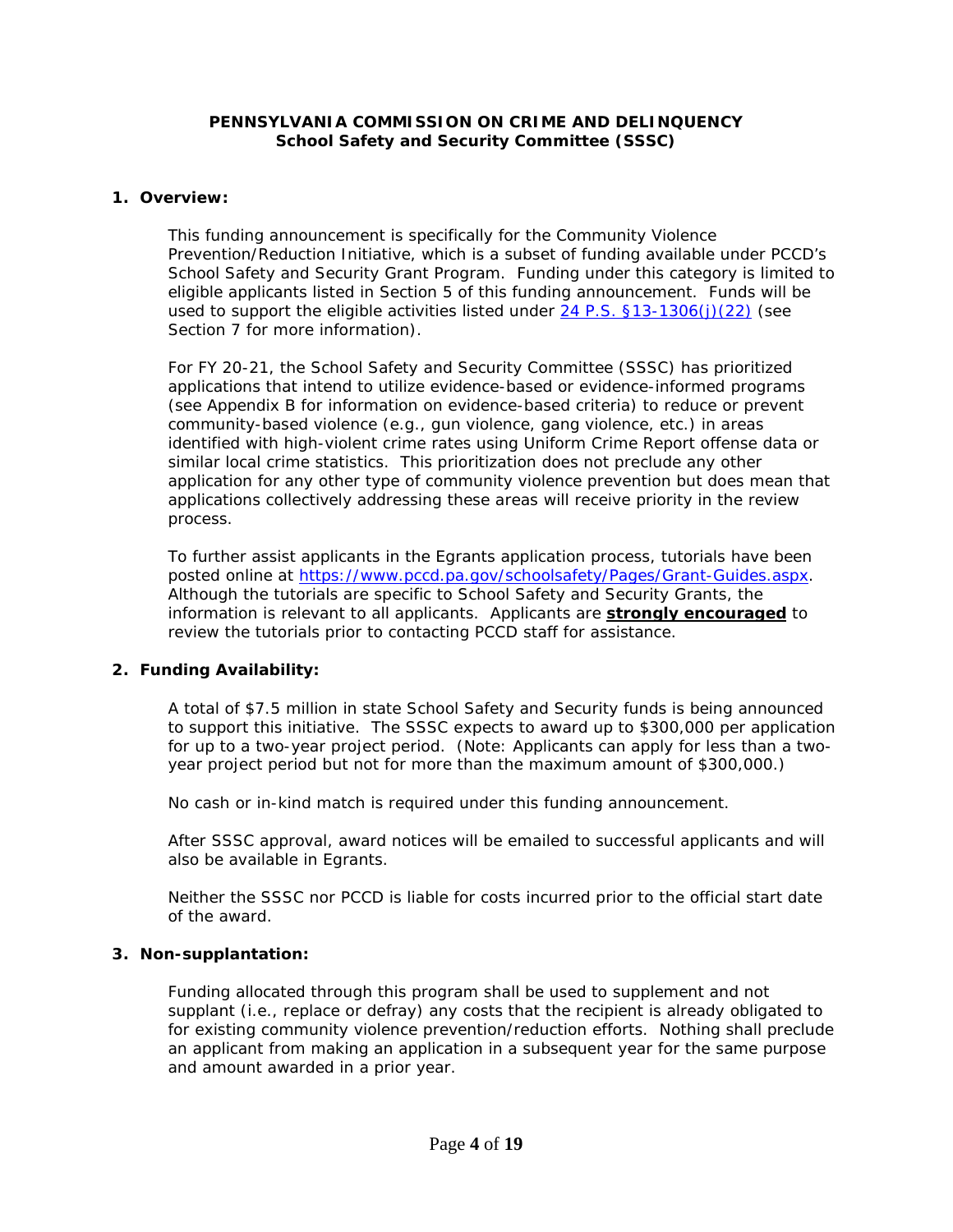### **4. Project Dates:**

Based upon the availability of funds, applications approved at the January 2021 SSSC meeting will be for no longer than 24-month projects with a projected start date of February 1, 2021. The end date of each project may vary, but budgets shall not exceed a two-year project period. The end date for each project may be extended with no additional funding through the submission of a [Project Modification](https://www.pccd.pa.gov/schoolsafety/Documents/Technical%20Assistance/PMR%20Information%20Sheet%20(PDF).pdf)  [Request](https://www.pccd.pa.gov/schoolsafety/Documents/Technical%20Assistance/PMR%20Information%20Sheet%20(PDF).pdf) to PCCD.

#### **5. Eligible Applicants:**

As per [24 P.S. §13-1306-B\(i\),](https://www.legis.state.pa.us/cfdocs/legis/LI/uconsCheck.cfm?txtType=HTM&yr=1949&sessInd=0&smthLwInd=0&act=14&chpt=13B&sctn=6&subsctn=0) eligible applicants include:

- Municipalities, which includes boroughs, townships, towns, and cities;
- Counties:
- Institutions of higher education; and
- Community-based organizations.

Applicants are not required to have a prior funding history with PCCD to be eligible. Applicants that have previously received funding from PCCD must be in good standing with PCCD to be eligible for these funds. $1$ 

To ensure geographic distribution of awards across Pennsylvania as required by 24 P.S. §13-1306-B(c), the SSSC has adopted a four-region model. Funding allocated to each region will be determined based on the average of both the total percentage of the population of the region and the total percentage of the funding requests of the applicants for that region. See "**Appendix A"** for the breakdown of the geographical regions.

#### **6. Program Goals, Objectives and Anticipated Impact:**

- a. Goal: The goal of the Community Violence Prevention/Reduction Initiative is to reduce violence and improve safety in communities across the Commonwealth.
- b. **Anticipated Impact:** The expected outcomes of this initiative include, but are not limited to:
	- Targeted resources provided to communities experiencing high rates of violence, as measured by Uniform Crime Report (UCR) statistics and other local data;
	- Increased number of community-based projects aimed at reducing violence (as defined by the applicant in their Statement of Problem section), including projects focused on addressing gun violence and gang violence;
	- Increased collaboration among stakeholders in a community related to improved safety;
	- Reduced incidence of violence in a community; and
	- Increased access to quality, trauma-informed support services.

<sup>1</sup> This may include, but is not limited to, compliance with PCCD program and fiscal reporting requirements, State and Federal funding guidelines, and acceptable risk rating as determined by PCCD.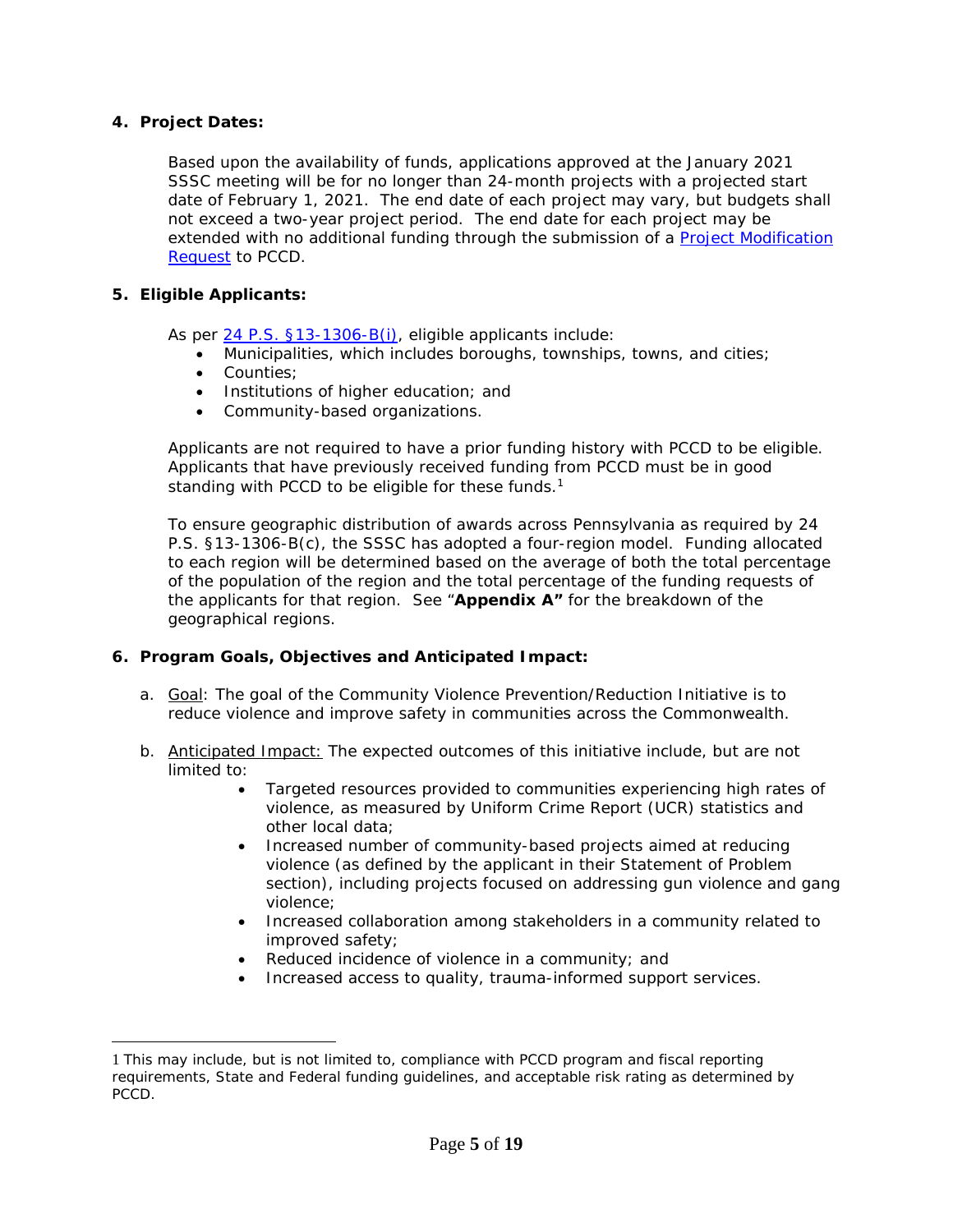## **7. Eligible Program Activities and Expenses:**

As per [24 P.S. §13-1306-B\(j\)\(22\),](https://www.legis.state.pa.us/cfdocs/legis/LI/uconsCheck.cfm?txtType=HTM&yr=1949&sessInd=0&smthLwInd=0&act=14&chpt=13B&sctn=6&subsctn=0) eligible program activities under this funding announcement must be designed to reduce community violence including:

- 1. Increasing access to quality trauma-informed support services and behavioral health care by linking the community with local trauma support and behavioral health systems.
- 2. Providing health services and intervention strategies by coordinating the services provided by eligible applicants and coordinated care organizations, public health entities, nonprofit youth service providers, and communitybased organizations.
- 3. Providing mentoring and other intervention models to children and their families who have experienced trauma or are at risk of experiencing trauma, including those who are low-income, homeless, in foster care, involved in the criminal justice system, unemployed, experiencing a mental illness or substance abuse disorder or not enrolled in, or at risk of, dropping out of an educational institution.
- 4. Fostering and promoting communication between the school entity, community, and law enforcement.
- 5. Any other program or model designed to reduce community violence and approved by the committee.

This section is a checklist included in the Egrants application process and is not scored. Applicants are required to select one or more of the five items or activities included in 24 P.S. §13-1306-B(j)(22) that directly relate to their application.<sup>2</sup> Applicants should determine which eligible program or expense best fits their project.

Due to the competitive nature of this funding announcement, PCCD is unable to answer questions about specific proposals. Funding can be used to support activities listed under this section of the funding announcement. It is incumbent upon the applicant to submit an application that they believe complies with the statute. If an applicant believes their project/proposal fits within one or more of the eligible activities, they must provide support for that belief within their application.

## **8. Required Egrants Sections/Documents:**

- a. Required Egrants Sections All sections identified in Egrants are required. Applicants will not be able to submit their grant application in Egrants until all sections are marked as complete.
- b. Required Documents A successful application must be accompanied by the executed signature page (page 2 of the application), which is required to be signed and attached to your application in Egrants per the requirements of Section 16: Submission Information.

**<sup>2</sup> NOTE:** Activities and items under 24 P.S. §13-1306-B(j)(1-21) and (23) are not eligible expenses under this solicitation.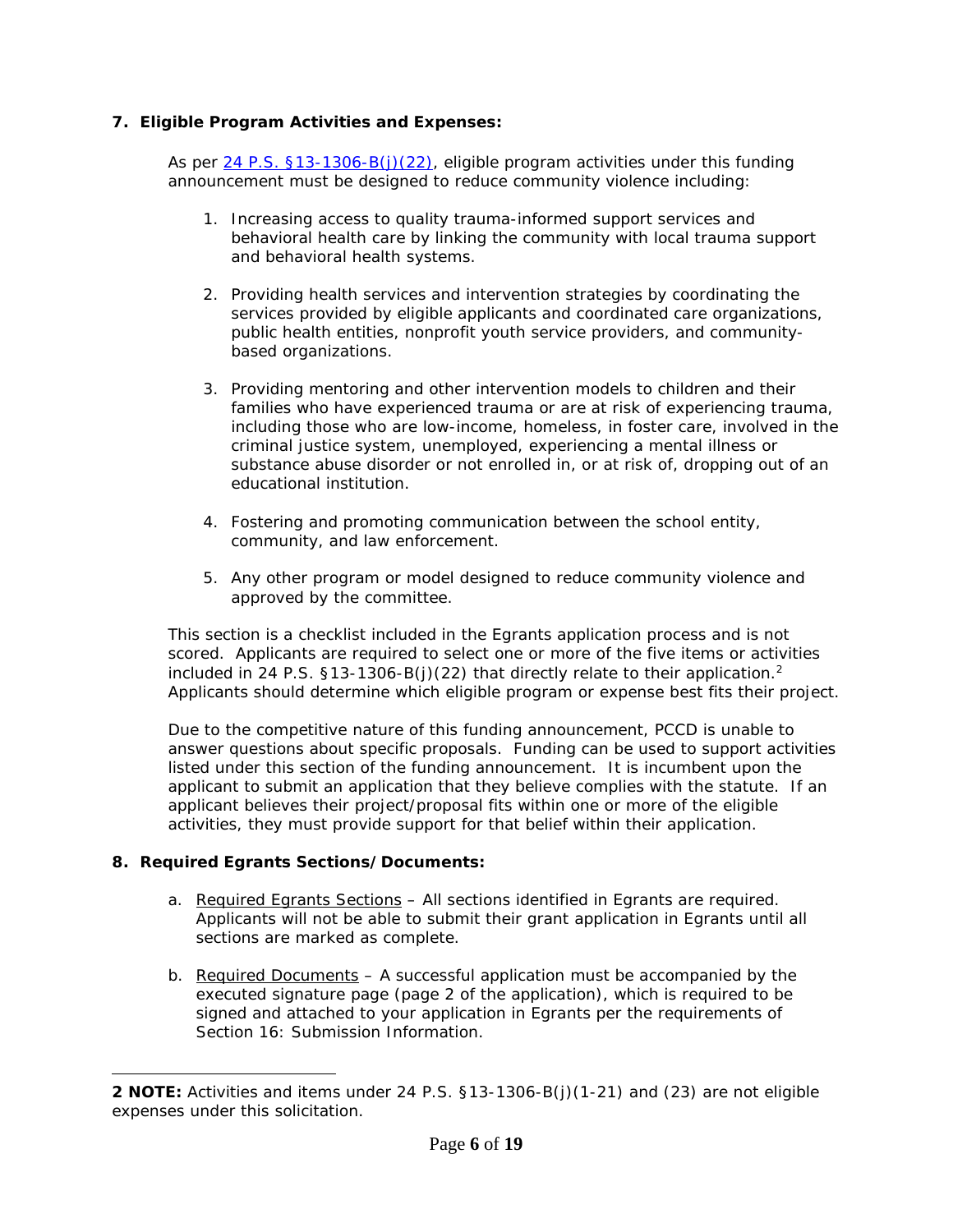- c. Applicants may submit additional documents that support the application. Examples of attachments may include letters of support, job descriptions, Memorandums of Understanding (MOU), data reports, etc. These supporting documents will be considered in the review of the Project Design section of the application.
	- **NOTE: Applicants citing specific municipalities, other organizations or stakeholders with whom they intend to work with must include a letter of support from that municipality(ies) or organization(s) to ensure knowledge and participation in the project.**

## **9. Scoring:**

Each of the following application sections in Egrants totaling 100 points have a maximum point value associated with them and will be scored as described below.

**\*New\* Priority Consideration.** For FY 20-21, the School Safety and Security Committee (SSSC) has prioritized applications that intend to utilize evidence-based or evidence-informed programs (see Appendix B for information on evidence-based criteria) to reduce or prevent community-based violence (e.g., gun violence, gang violence, etc.) in areas identified with high-violent crime rates using Uniform Crime Report offense data or similar local crime statistics. $3\,$  This prioritization does not preclude any other application for any other type of community violence prevention but does mean that applications collectively addressing these areas will receive priority in the review process.

## **A. Executive Summary - Maximum 5 points**

This section is meant to provide reviewers with an overview and description of the proposed project. All applicants should fill out the following script and paste it into the Executive Summary section:

The *\_\_\_name of applicant\_ \_* is requesting \$*\_\_\_\_\_\_* to *[provide a single sentence or two of what you are seeking to implement with your grant funding]*.

These funds will be used for the following: *[provide bullet points of what the funds will be used for]*.

Please note that responses in this section will be used in grant summaries and could be utilized to meet Right-to-Know Law requests. Plain language that clearly describes the intent of the project is most effective.

## **B. Applicant Overview – Maximum 5 points**

This section will provide reviewers with information about the applicant and their capacity to carry out the proposed project.

1. Describe the applicant agency/organization. a. What is the primary purpose of your agency/organization?

**<sup>3</sup> NOTE:** There is a non-scored section in Egrants that will be used to determine if an application should receive priority status. Applicants will be asked specifically if their project will utilize an evidence-based or evidence-informed program; if the project specifically addresses community violence (e.g., gun violence, gang violence, etc.); and the location of the project.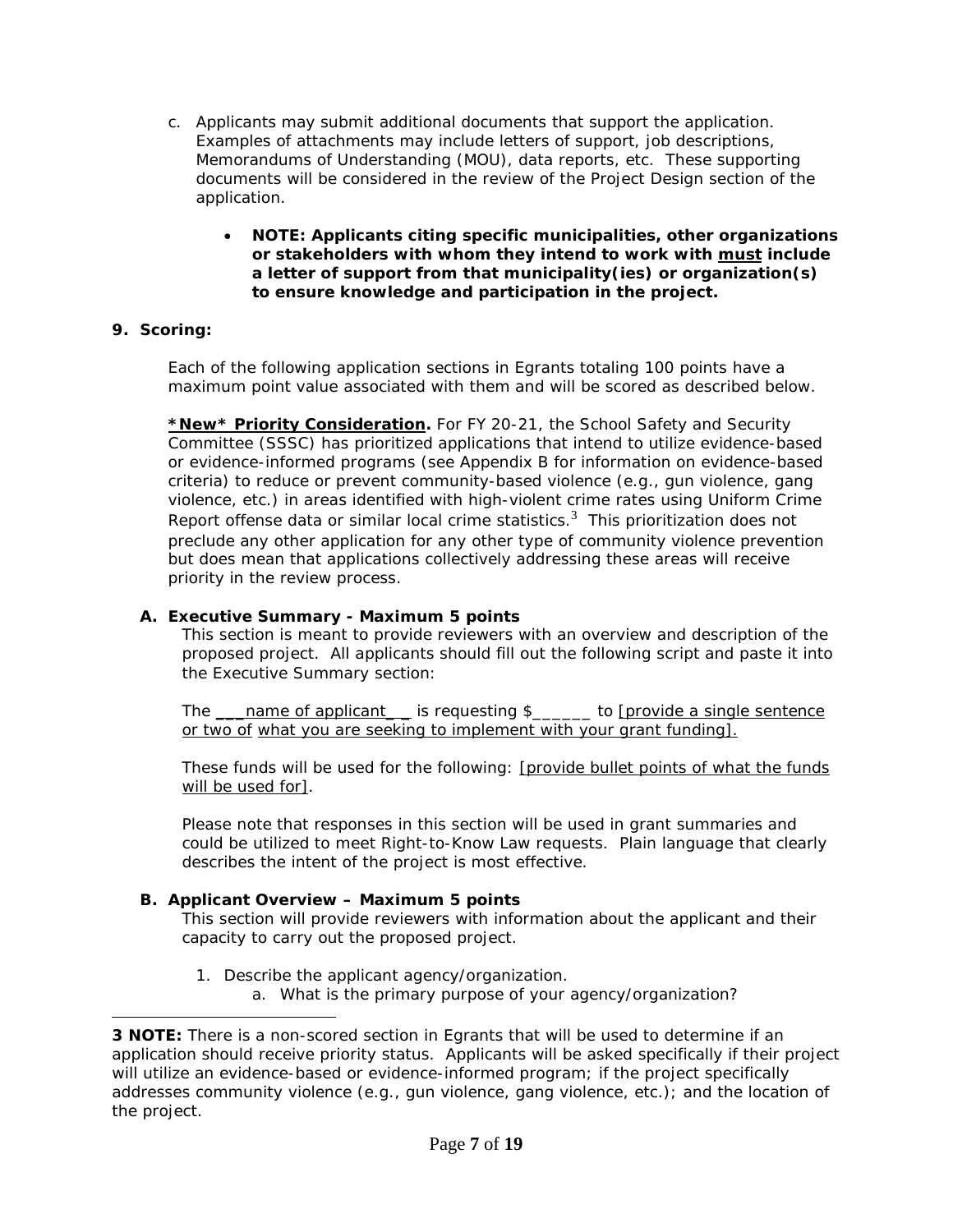- b. How long has your agency/organization been in existence?
- c. What experience does your agency/organization have with violence reduction or prevention?
- d. Briefly describe the specific programs your agency/organization has implemented in the past to address community violence.
- e. Identify the community or geographic area(s) your agency/organization serves.
- 2. Does your project involve other agencies/organizations or stakeholders? If yes, please describe what partnerships you will have with other stakeholders that will assist in the implementation of the project?

#### **C. Statement of Problem – Maximum 25 points**

This section asks you to provide reviewers with a clear picture of the specific problem you are requesting funds to address.

- 1. What type(s) of community violence will your proposed project address?
	- a. Gun Violence
	- b. Gang Violence
	- c. Domestic Violence, Dating Violence, or Intimate Partner Violence (IPV)
	- d. Sexual Violence
	- e. School Violence
	- f. Hate Crimes
	- g. Other (please describe): \_\_\_\_\_\_\_\_\_\_\_\_
- 2. Describe the nature and scope of the problem you plan to address through this project.
	- a. Use specific local data to help define the extent of the problem.
		- Examples of data sources to reference include the following:
			- i. Uniform Crime Report (UCR) or NIBRS data reported to the Pennsylvania State Police
			- ii. Pennsylvania Youth Survey (PAYS) data reports
			- iii. Local crime statistics
			- iv. County specific data on domestic violence, dating violence, IPV or sexual violence reporting
			- v. 911 statistics
			- vi. Child abuse reporting
			- vii. Crisis-line calls
			- viii. Any other relevant data source
	- b. Provide demographic information and/or other relevant information about the community/communities included in the project.
- 3. Has your agency/organization previously worked to address this issue? If so, what success or challenges did you see in previous efforts?

## **D. Project Design and Implementation – Maximum 35 points**

This section describes the design of your proposed project and how it will be carried out.

- 1. Provide a detailed explanation of the proposed project.
	- a. Include all activities that will be conducted, who will be responsible for leading the activities, and any additional information to provide the reviewers with an understanding of what you plan to accomplish.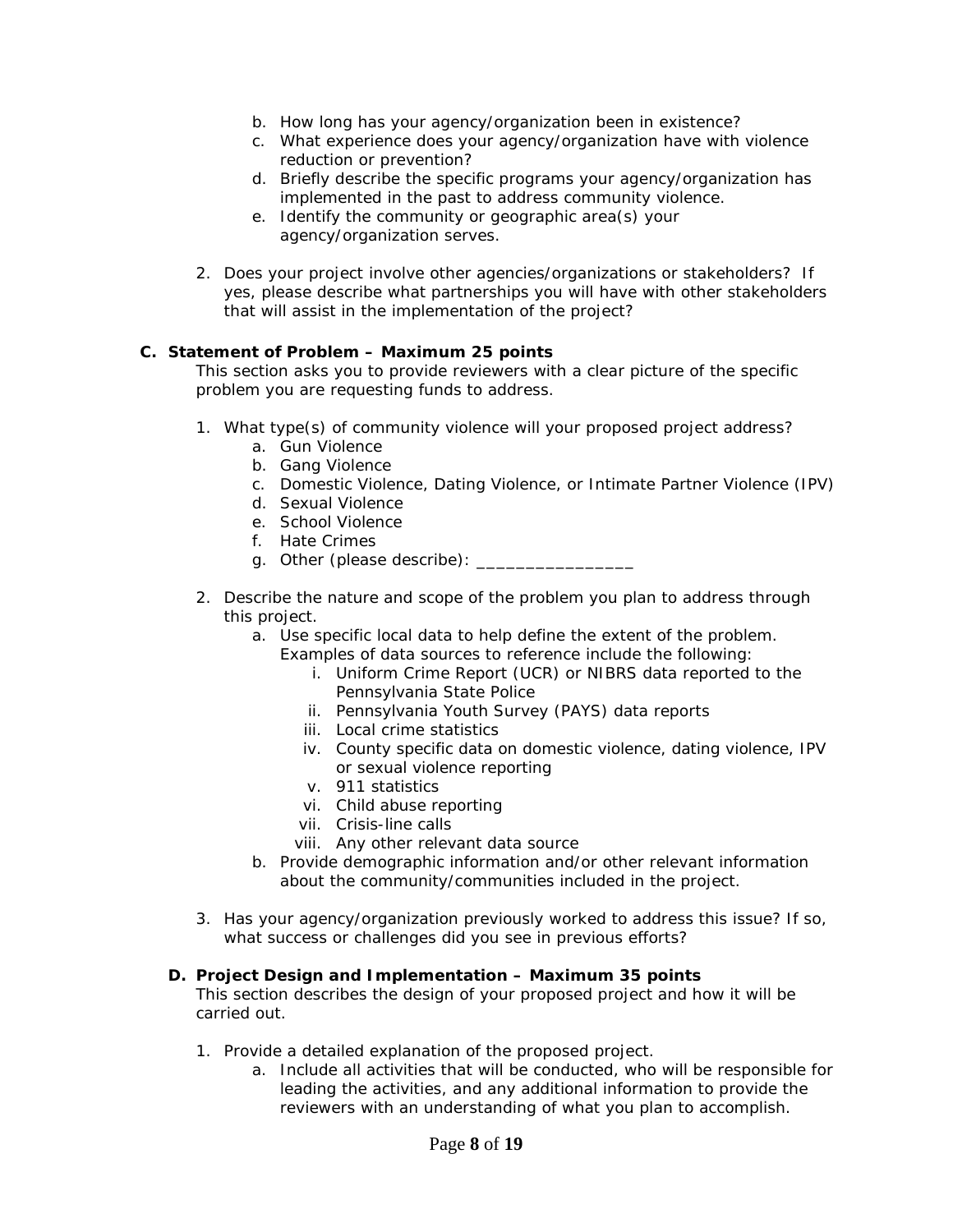- b. How does this approach address the problem identified in the "Statement of Problem" section?
- c. What are the short- and long-term goals?
- d. If you are implementing a specific program, provide relevant details about that program, including the research behind the program that supports your approach (if applicable).
- e. Please provide a general timeline of major activities for the project.

**PLEASE NOTE**: Letters of support and other documentation will be considered in the scoring of this section.

- 2. Provide a list of the community/communities to be served for this specific proposal. **NOTE: Applicants citing specific municipalities, other organizations or stakeholders with whom they intend to work with shall include a letter of support from that municipality or organization to ensure knowledge and participation in the project.**
- 3. Has your agency/organization received funding, including grants from PCCD, within the past five years to address this specific issue?
	- a. If yes, please list the grant information (i.e., grant  $#$ , amount of funding, project time period) and note how this proposed project is unique from prior projects, and how will the requested funds be used to supplement, not replace, existing funding currently being used for the project (i.e., non-supplantation).

#### **E. Impact and Outcomes – Maximum 20 points**

This section provides reviewers with information about how you will determine the impact your project has made on the community. It should clearly and concisely establish the benefits of funding your project.

- 1. Please provide an estimate of the number of individuals who will be directly impacted by your proposed project.
- 2. How will your project have an impact on reducing or preventing violence in the community?
	- a. What is the anticipated impact, both short- and long-term, on the community?
	- b. What outcome and performance measures will be tracked in association with this project?
- 3. If you are using an evidence-based or evidence-informed program, how will you ensure project activities are implemented with fidelity to the model program?
	- a. How often will fidelity be measured?
	- b. By whom?
- 4. Describe data collection procedures:
	- a. How the data will be collected?
	- b. What specific tools will be used to collect your data?
	- c. Who will be responsible for the collection and submission of the data?
	- d. How will the data be analyzed and by whom?
	- e. How will this information be shared and used locally to inform community violence prevention/reduction efforts?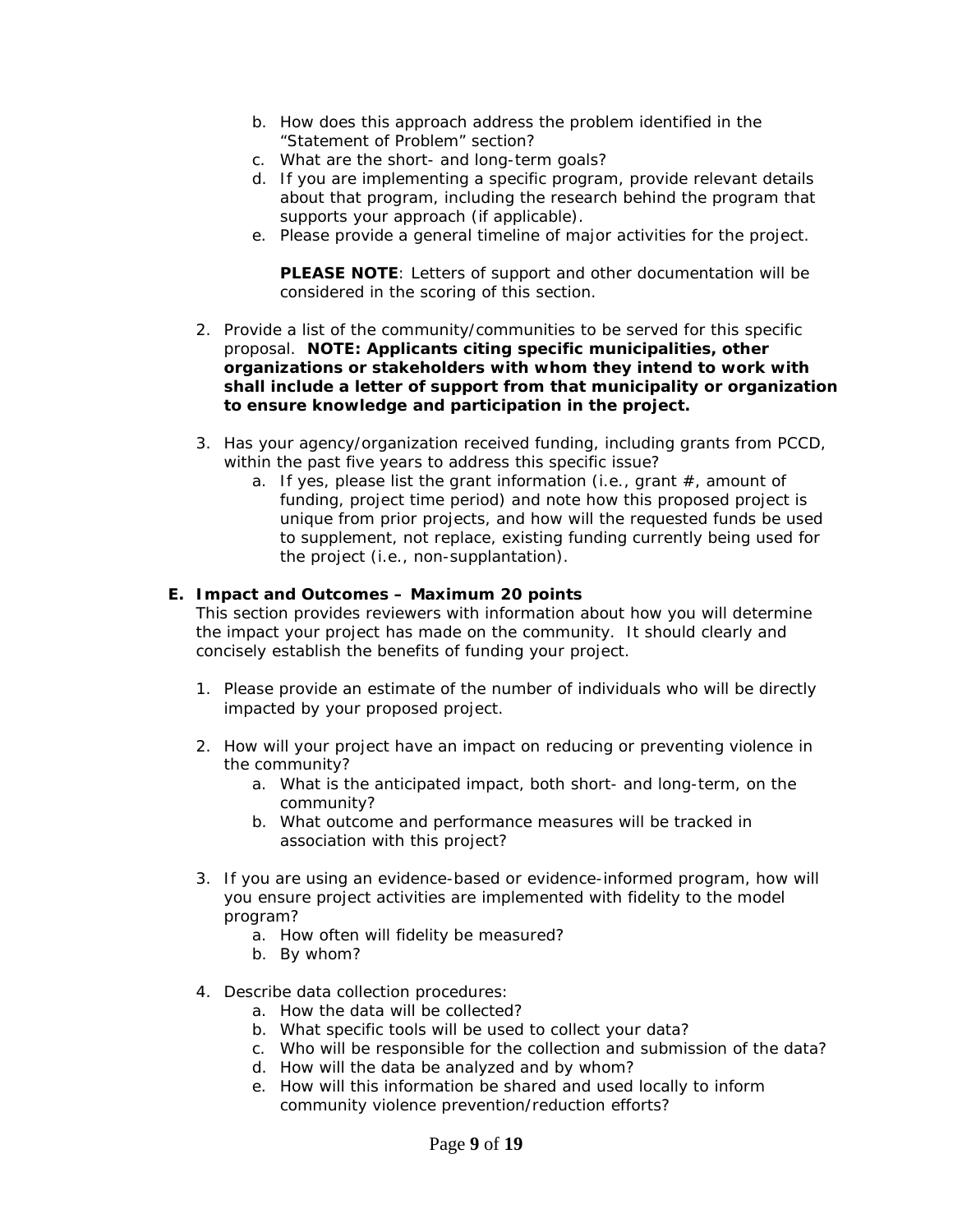## **F. Budget Detail – Maximum 10 points**

This section provides reviewers with information about the requested budget items and a description of why each request is necessary for successful project implementation.

- The Budget Detail should include up to a two-year comprehensive budget. Projects that are intended for single event or a short-term period should include costs only in year one.
- Each category section of the budget (i.e., personnel or supplies and operating expenses) has a section labeled "Justification" where you should clearly and concisely describe how each cost was determined and why that cost is necessary for the successful implementation of the project.
	- o **NOTE:** If funds are requested for food, that request must be integral to the implementation of the project.

**PLEASE NOTE:** The SSSC has final approval of all budgets. After the competitive process is completed, successful applicants should expect PCCD Staff to engage with them in finalizing budgets. This process could include a requirement for the elimination or addition of budgeted items or a change in the overall amount requested. Only essential costs directly related to the implementation of the project will be funded. The inclusion of non-essential costs will result in points being deducted from their score for this section. Please refer to the PCCD's **Applicant's Manual** for more information about eligible and ineligible costs.

## **10. Ineligible Program Activities and Expenses:**

The following are not eligible for funding and may be administratively rejected:

- Vehicles, vessels, or aircraft;
- Luxury items;
- Real estate; and
- The use of funds for litigation, lobbying, fees for securing other funding, payment of interest on borrowed funds, and/or contingency fees for the preparation of the grant application.

## **11. Performance Measures:**

Under this funding announcement, successful applicants are required to comply with all reporting, data collection and evaluation requirements as prescribed by PCCD, and federal or state guidelines.

Applicants may include performance measures that are specifically related to the activities outlined in their application. However, applicants are not required to develop performance measures as part of their application. Applicants not submitting performance measures as part of their application will need to change the performance indicator section status in Egrants to "Complete" in order to submit their application.

Award recipients, however, WILL be required to adopt and report on performance measures as defined by the SSSC. PCCD Staff will communicate required performance measures to applicants.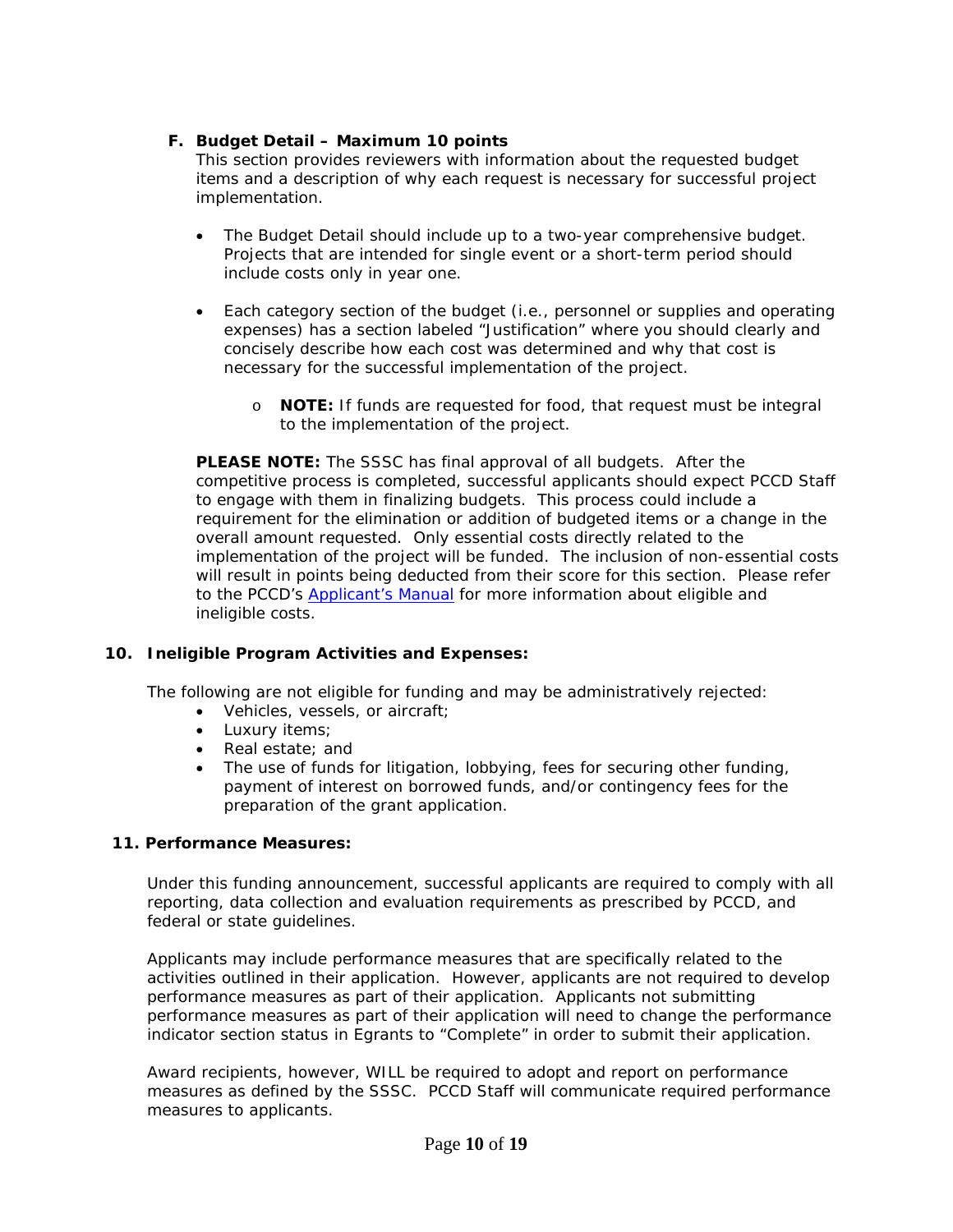Successful applicants will be **required** to submit Quarterly Fiscal and Program Reports via the PCCD Egrants System.

#### **12. Keywords:**

You are required to select "Keywords" from the dropdown menu in Egrants. It is located on the Main Summary screen, when entering your application.

Keywords: Violence Prevention

You may also pick other keywords that apply to your specific grant application.

#### **13. Competitive Bidding/Sole Source Procurement:**

All procurement transactions shall be conducted in a manner that provides open and free competition. Grant recipients must follow the Procurement Standards section in PCCD's [Applicant's Manual.](http://www.pccd.pa.gov/Funding/Documents/Applicants%20Manual/Applicant%27s%20Manual%20-%20Current%20Version.pdf)

Procurements by noncompetitive proposal are strongly discouraged and must demonstrate an economic benefit or lack of alternate resources to be justified. If a request is made, the prospective applicant must identify the request as a procurement by noncompetitive proposal and provide a substantial justification for the request within their funding request (see PCCD's [Applicant's Manual](http://www.pccd.pa.gov/Funding/Documents/Applicants%20Manual/Applicant%27s%20Manual%20-%20Current%20Version.pdf) for Procurement by Noncompetitive Proposal Approval Procedure).

#### **14. Other Administrative Requirements**

a. Egrants Agency and User Registration:

Prior to submitting a grant application, both the applicant agency and at least two users from the applicant agency must be registered in Egrants. Applicants are strongly advised to allow adequate time to work on application documents in Egrants prior to the submission deadline. Please go to the [Registering in Egrants](http://www.pccd.pa.gov/Funding/Pages/How-to-Get-and-Manage-Funds.aspx) webpage on PCCD's website for further information.

- b. Fiscal Accountability: See the **Fiscal Accountability page** on PCCD's website for further information.
- c. Time and Effort Reporting: See the [Time and Effort Reports page](http://www.pccd.pa.gov/Funding/Pages/The-PCCD-Funding-and-Grants-Process-Time-and-Effort-Reports.aspx) on PCCD's website for further information.
- d. Grant Payments:
	- Payments will not be released until all applicable special conditions on the grant award have been satisfied.
	- ACH Payments:
		- All payments to grant recipients will be made through ACH.
		- Either before or at the time an application is submitted to PCCD, the applicant agency must [register as a Non-Procurement Vendor](https://www.myworkplace.state.pa.us:448/sap/bc/webdynpro/sap/zm_vendor_reg) with the Commonwealth of Pennsylvania.
	- e. Reporting Requirements:
		- Programmatic reports are due quarterly.
		- Fiscal reports are due quarterly.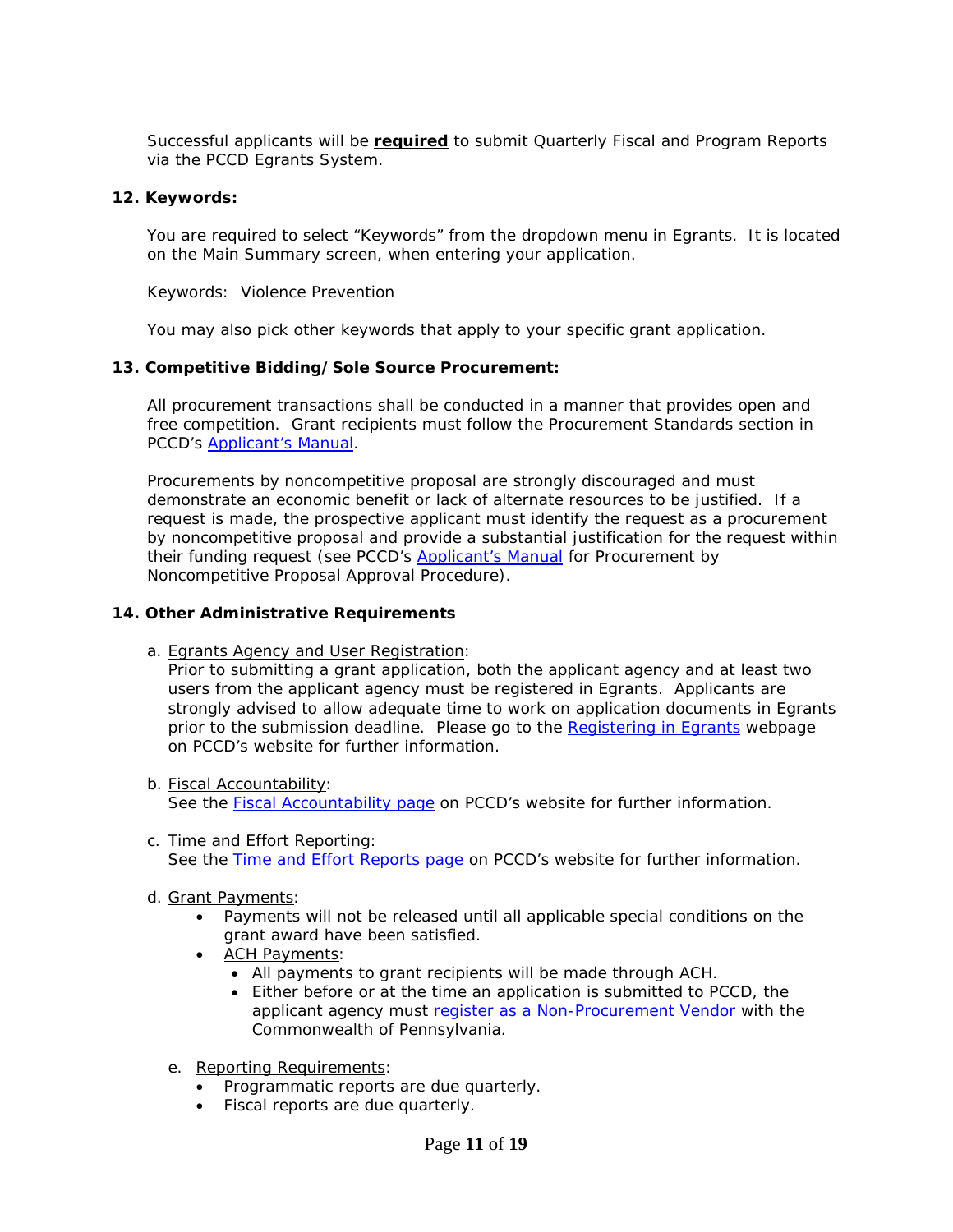- All reports must be submitted through the Egrants system.
- The reports are to be completed on the due date regardless if the date falls on a Holiday or weekend.

| <b>Reporting Period</b>           | <b>Due Date</b> |
|-----------------------------------|-----------------|
| January 1 - March 31 <sup>*</sup> | April 20th      |
| April $1 -$ June 30               | July 20th       |
| July $1 -$ September 30           | October 20th    |
| October 1 – December 31           | January 20th    |

\*Since these projects begin on February 1st, the first quarterly report includes the following reporting period (February 1-March 31).

- f. UCR Reporting: Every criminal justice entity who is required to submit UCR report data and is participating in this project must submit Uniform Crime Report (UCR) data to the Pennsylvania State Police. If a required entity is not submitting UCR data, they may not be eligible for funding.
- g. Information Technology (IT) Project Conditions:
	- PCCD is required to include mandated subgrant conditions for Information Technology (IT) grants. These conditions are required in order to ensure that technology projects are compatible with state and federal IT standards and requirements. Additional information regarding federal and state IT conditions can be found on PCCD's website at [http://www.pccd.pa.gov/Funding/Pages/Technology-Conditions.aspx.](http://www.pccd.pa.gov/Funding/Pages/Technology-Conditions.aspx)

#### **15. PCCD Contact Information and Resources:**

a. Staff Contacts:

Staff are only able to clarify the funding announcement and are not able to answer any questions about how a potential applicant should respond in any particular section. Questions regarding this funding announcement should be directed as follows:

- **Email your funding announcement questions to [RA-CD-CVPP@pa.gov](mailto:RA-CD-CVPP@pa.gov) with** "Community Violence Prevention/ Reduction or CVPR" in the subject line.
- Questions must be received by 4:00 PM on November 6, 2020.
- All questions and answers will be posted under this funding announcement title on the [Funding Announcement Q&A page](http://www.pccd.pa.gov/Funding/Pages/Funding-Announcement-QA.aspx) of the PCCD website.
- b. Egrants Funding Announcement:

The funding announcement can be found by logging into the Egrants system and searching under the "Funding Announcement" tab for "**2021 Community Violence Prevention/Reduction**".

c. PCCD Guidelines and Documents:

Applicants should be familiar with the [Applicant's Manual,](http://www.pccd.pa.gov/Funding/Documents/Applicants%20Manual/Applicant%27s%20Manual%20-%20Current%20Version.pdf) Standard Subgrant Conditions, and other documents common to PCCD's grant application process, all of which are available on the [Grant Information](http://www.pccd.pa.gov/Funding/Pages/The-PCCD-Funding-and-Grants-Process-Available-Grants-and-Contact.aspx) page of the PCCD website. Additionally, grant application and administrative guides can be accessed at PCCD's [School Safety and Security webpage.](https://www.pccd.pa.gov/schoolsafety/Pages/default.aspx)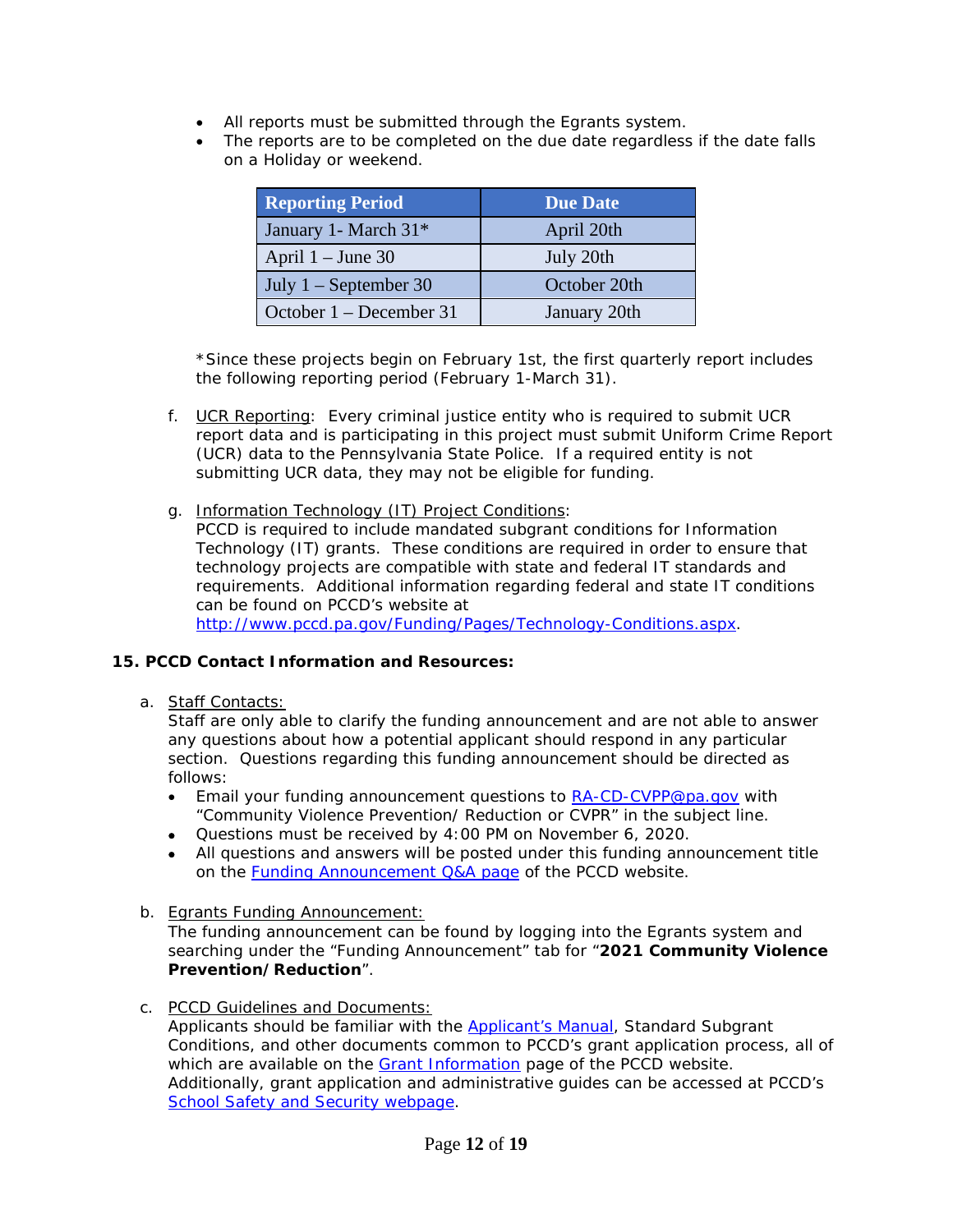d. Egrants Technical Questions:

Questions concerning the Egrants system should be made directly to the Egrants Help Desk by calling (717) 787-5887 or (800) 692-7292 or emailing [RA](mailto:RA-eGrantsSupport@pa.gov)[eGrantsSupport@pa.gov.](mailto:RA-eGrantsSupport@pa.gov) *Please note: While applications may be submitted through Egrants until 11:59 PM of the due date, Help Desk staff are only available until 4:00 PM, Monday through Friday.* 

e. PCCD Webmaster:

Please address any technical problems you may have with the website or online forms to the [PCCD Web Master.](mailto:ra-pccdwebmaster@pa.gov)

f. Reporting Potential Fraud, Waste and Abuse:

Information about waste, fraud, abuse, conflict of interest, bribery, gratuity, or other similar misconduct, or whistleblower reprisal relating to a PCCD employee, program, contract or grant, may be reported to the PCCD Fraud Hotline at (717) 525-5031. For more information, visit the [Reporting Fraud, Waste and Abuse](https://www.pccd.pa.gov/Funding/Pages/Reporting-Fraud,-Waste-and-Abuse.aspx) page on PCCD's website.

#### **16. Submission Information:**

The application must be entered into Egrants **no later than Tuesday, November 10, 2020 by 11:59 PM.** 

The signature page (page 2 of the application) must be attached to the Required Attachments section of the application upon submission.

The Pennsylvania Commission on Crime and Delinquency is an equal opportunity employer.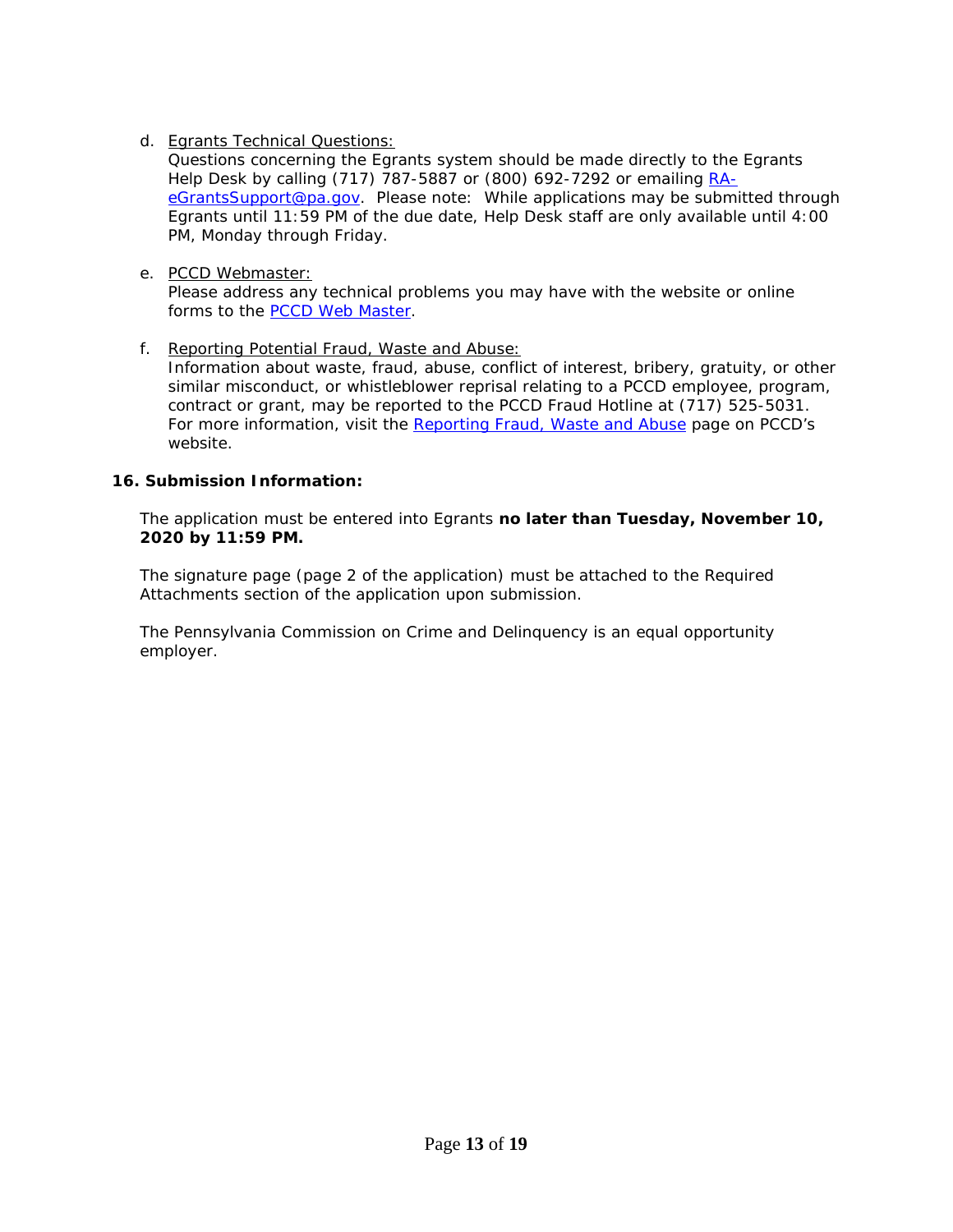### **APPENDIX A Regional Distribution**

*(Please note that the listed allocations are estimates; actual awards will depend on the quality of applications submitted.)*



| Region                | Population | <b>Percent Population</b> | <b>Population Allocation</b> |
|-----------------------|------------|---------------------------|------------------------------|
| <b>Central Region</b> | 3.021.070  | 23.7%                     | \$1,773,961                  |
| Northeast Region      | 2.270.874  | 17.8%                     | \$1,333,449                  |
| Southeast Region      | 4.069.843  | 31.9%                     | \$2,389,798                  |
| <b>Western Region</b> | 3.410.769  | 26.7%                     | \$2,002,792                  |
|                       |            |                           | Allocation based on \$7.5M   |

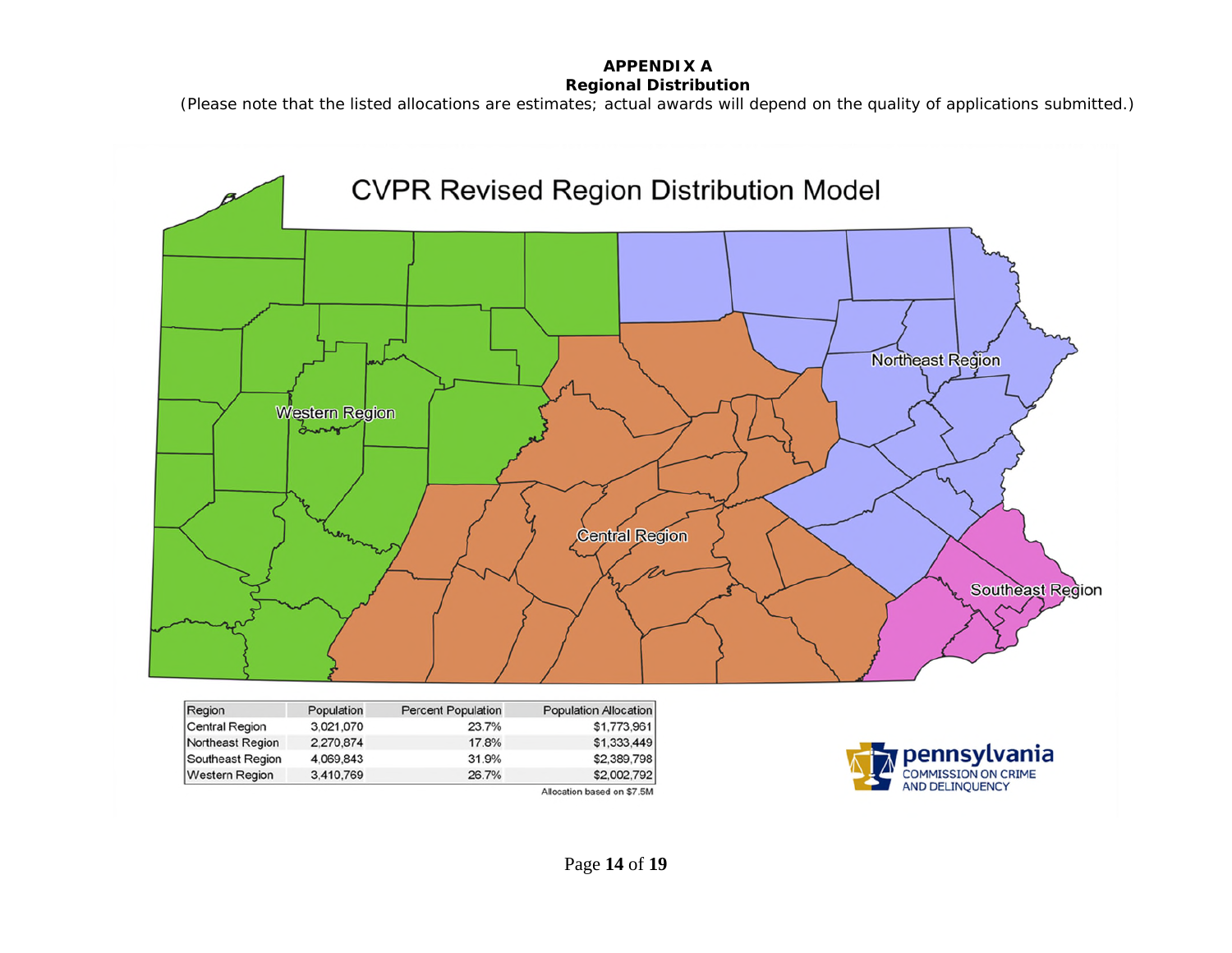#### **APPENDIX B What is "evidence-based"**

#### **What do we mean when we say a program is "evidence-based"?**

Programs can be placed along a **continuum of confidence** based on their evidence or theory



#### **How to identify where a program is on the continuum:**

Read the research studies on the programs you are considering to determine the following: 1) Was effectiveness demonstrated in rigorous scientific evaluations?

- Look for at least one randomized control trial.
- 2) Was effectiveness demonstrated in large studies with diverse populations or through multiple replications?
	- Look for two or more studies, studies that show impact with diverse populations, and studies done by independent researchers (aka not the developer of the model)
- 3) Did the study show significant and sustained effects?
	- Look for follow-up data showing that impacts were sustained at a minimum of 6 months post program.

#### **If the answer is yes to all three of these questions then most likely the program you are reviewing falls in the green, evidence-based end of the continuum.**

The EPISCenter represents a collaborative partnership between the Pennsylvania Commission on Crime and Delinquency (PCCD), and the Bennett Pierce Prevention Research Center, College of Health and Human Development, Penn State University. The EPISCenter is funded by PCCD and the PA Department of Human Services. This resource was developed by the EPISCenter through PCCD grant VP-ST-24368.







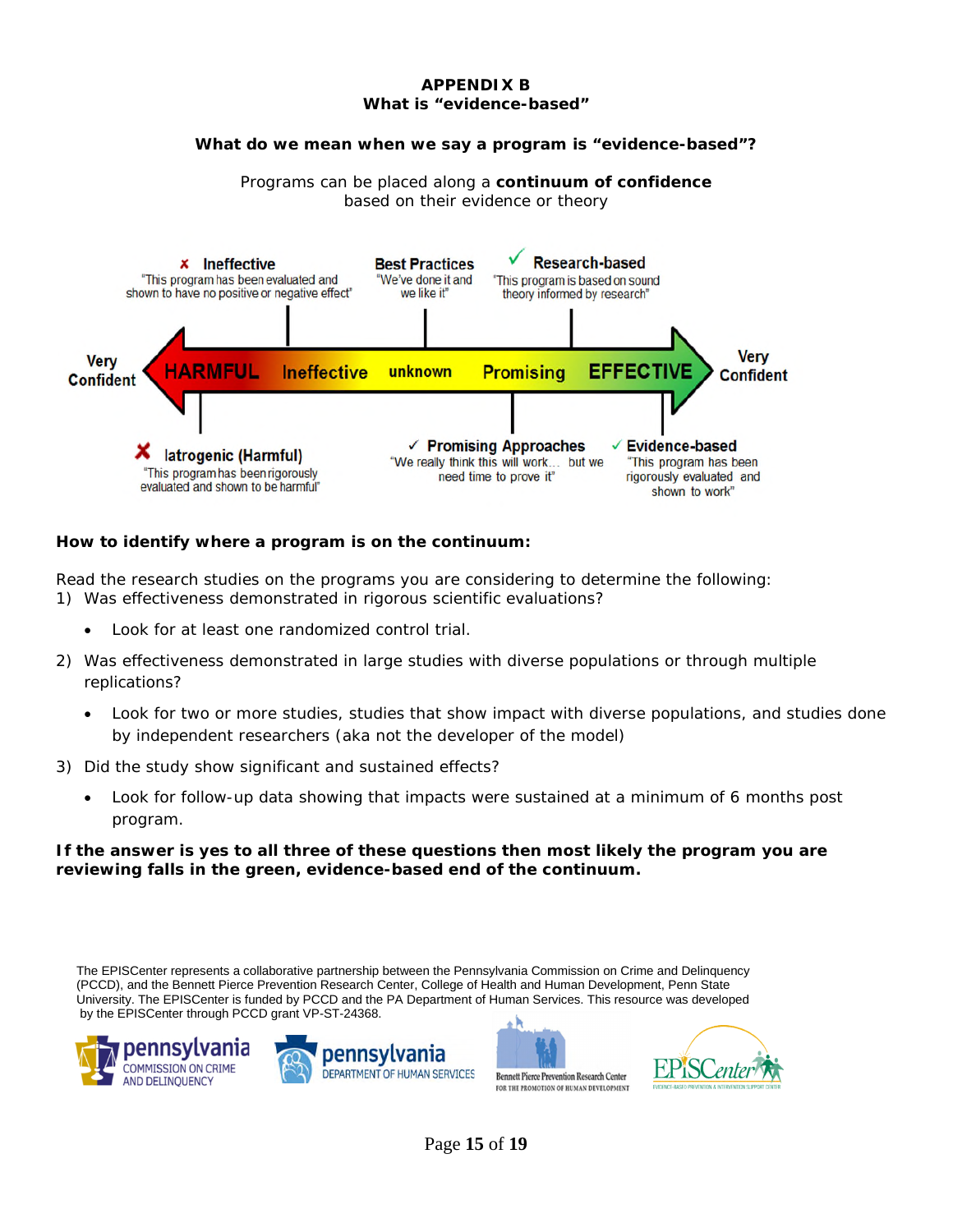Another way to identify where a program falls on the continuum is to utilize a clearinghouse that has already done the review of the research and rated the program's evidence of effectiveness.

| <b>Rating Source</b>                                                                  | <b>Area of Focus</b>                                      | Website                                        |
|---------------------------------------------------------------------------------------|-----------------------------------------------------------|------------------------------------------------|
| <b>Blueprints for Healthy</b><br><b>Youth Development</b>                             | Child welfare,<br>juvenile justice                        | http://www.blueprintsprograms.com              |
| <b>California Evidence-</b><br><b>Based Clearinghouse for</b><br><b>Child Welfare</b> | Child welfare                                             | http://www.cebc4cw.org/                        |
| <b>Coalition for Evidence-</b><br><b>Based Policy</b>                                 | Social policy                                             | www.coalition4evidence.org                     |
| <b>CrimeSolutions.gov</b>                                                             | Criminal justice                                          | http://www.crimesolutions.gov/                 |
| <b>National Registry of</b><br>Evidence-based<br><b>Programs and Practice</b>         | Substance<br>abuse, mental<br>health                      | http://www.samhsa.gov/nrepp                    |
| <b>Promising Practices</b><br><b>Network</b>                                          | Child welfare,<br>juvenile<br>justice, social<br>programs | http://www.promisingpractices.net/programs.asp |
| <b>What Works</b><br>Clearinghouse                                                    | Education                                                 | http://www.ies.ed.gov/ncee/wwc/                |
| <b>What Works in Reentry</b><br>Clearinghouse                                         | Criminal justice                                          | http://www.whatworks.csgjusticecenter.org      |

One particularly useful clearinghouse is the **PEW Charitable Trusts Results First Clearinghouse Database**. This is a one stop shop for accessing the many lists of evidence-based programs.

- 1. Go To: [http://www.pewtrusts.org/en/multimedia/data-visualizations/2015/results-first-clearinghouse](http://www.pewtrusts.org/en/multimedia/data-visualizations/2015/results-first-clearinghouse-database)[database](http://www.pewtrusts.org/en/multimedia/data-visualizations/2015/results-first-clearinghouse-database)
- 2. Type in the key words for the program or type of program you are looking for
- 3. Compare ratings across various clearinghouses to determine which programs are rated most highly, most frequently.
- 4. Dig deeper for more information by hovering over the colored rating dots and clicking on learn more!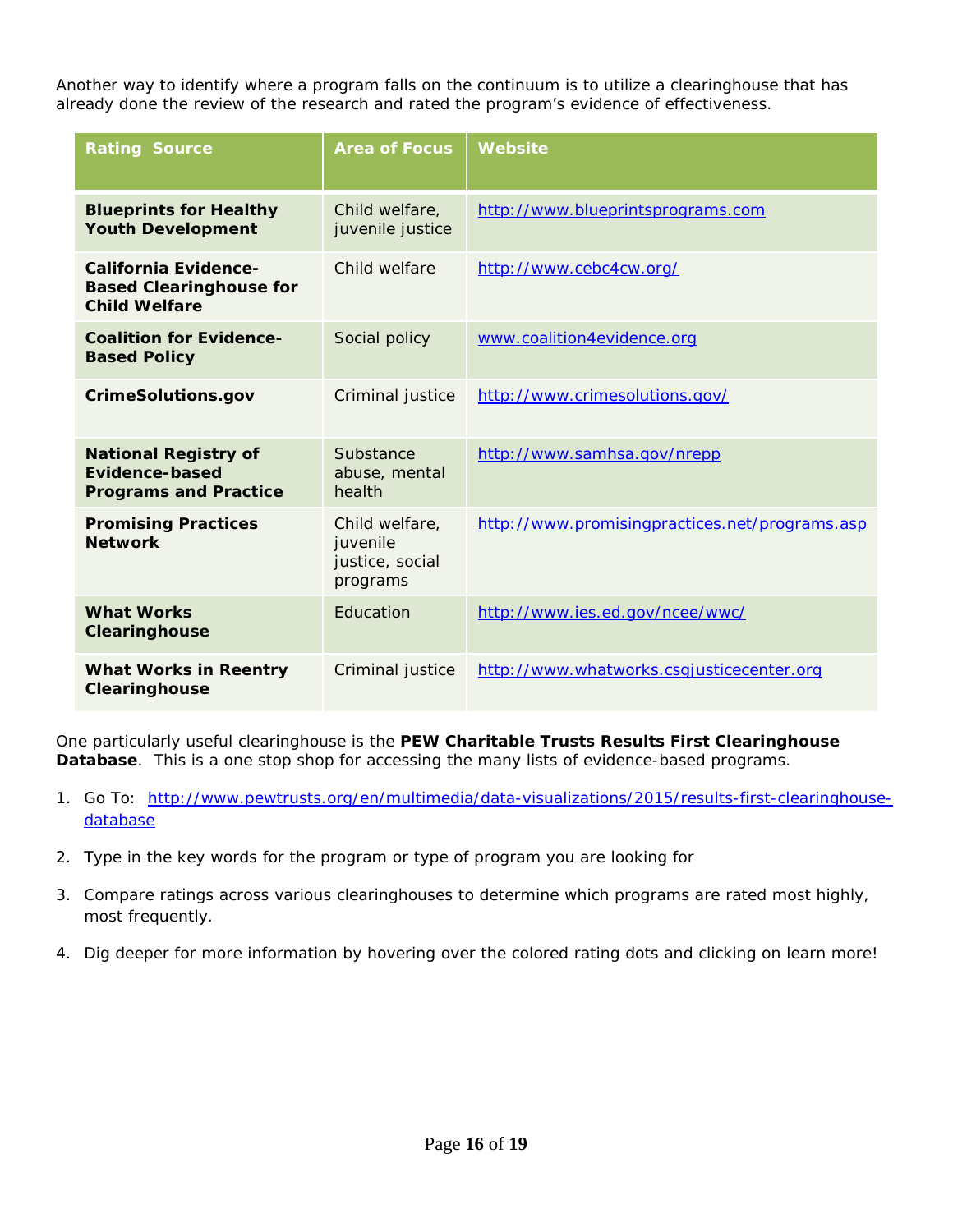#### **APPENDIX C Developing Goals and Measurable Objectives**

To be able to effectively evaluate your project, it is critical that you develop realistic goals and measurable objectives. This appendix provides information on developing goals and objectives. It also provides examples of well-written goals and measurable objectives.

## **GOALS**

A goal is a broad statement about the long-term expectation of what should happen as a result of your program (the desired result). It serves as the foundation for developing your program objectives. Goals should align with the statement of need that is described. Goals should only be one sentence.

The characteristics of effective goals include:

- Goals address outcomes, not how outcomes will be achieved;
- Goals describe the behavior or condition in the community expected to change;
- Goals describe who will be affected by the project;
- Goals lead clearly to one or more measurable results; and
- Goals are concise.

| <b>Example:</b> |  |
|-----------------|--|
|                 |  |

| <b>Unclear Goal</b>             | <b>Critique</b>      | <b>Improved Goal</b>                                     |
|---------------------------------|----------------------|----------------------------------------------------------|
| Reduce incidents of violence in | This goal could be   | Reduce the number of incidents of                        |
| Pennsylvania.                   |                      | improved by specifying interpersonal violence (Homicide, |
|                                 | an expected program  | Aggravated Assault, etc.) where                          |
|                                 | effect in reducing a | firearms are used by 10% over a                          |
|                                 | problem              | two-year period through targeted                         |
|                                 |                      | group violence intervention                              |
|                                 |                      | strategies and collaboration with                        |
|                                 |                      | community-based partners.                                |

## **OBJECTIVES**

Objectives describe the results to be achieved and the manner in which they will be achieved. Multiple objectives are generally needed to address a single goal. Well-written objectives help set program priorities and targets for progress and accountability. It is recommended that you avoid verbs that may have vague meanings to describe the intended outcomes, like "understand" or "know" because it may prove difficult to measure them. Instead, use verbs that document action, such as: "By the end of 2018, 75% of program participants will be *placed* in permanent housing."

In order to be effective, objectives should be clear and leave no room for interpretation. **SMART** is a helpful acronym for developing objectives that are *specific, measurable, achievable, realistic, and time-bound***:**

**Specific** – Includes the "who" and "what" of program activities. Use only one action verb to avoid issues with measuring success. For example, "Outreach workers will administer the HIV risk assessment tool to at least 100 injection drug users in the population of focus" is a more specific objective than "Outreach workers will use their skills to reach out to drug users on the street."

*Measurable* – How much change is expected. It must be possible to count or otherwise quantify an activity or its results. It also means that the source of and mechanism for collecting measurement data can be identified and that collection of the data is feasible for your program. A baseline measurement is required to document change (e.g., to measure the percentage of increase or decrease). If you plan to use a specific measurement instrument, it is recommended that you incorporate its use into the objective.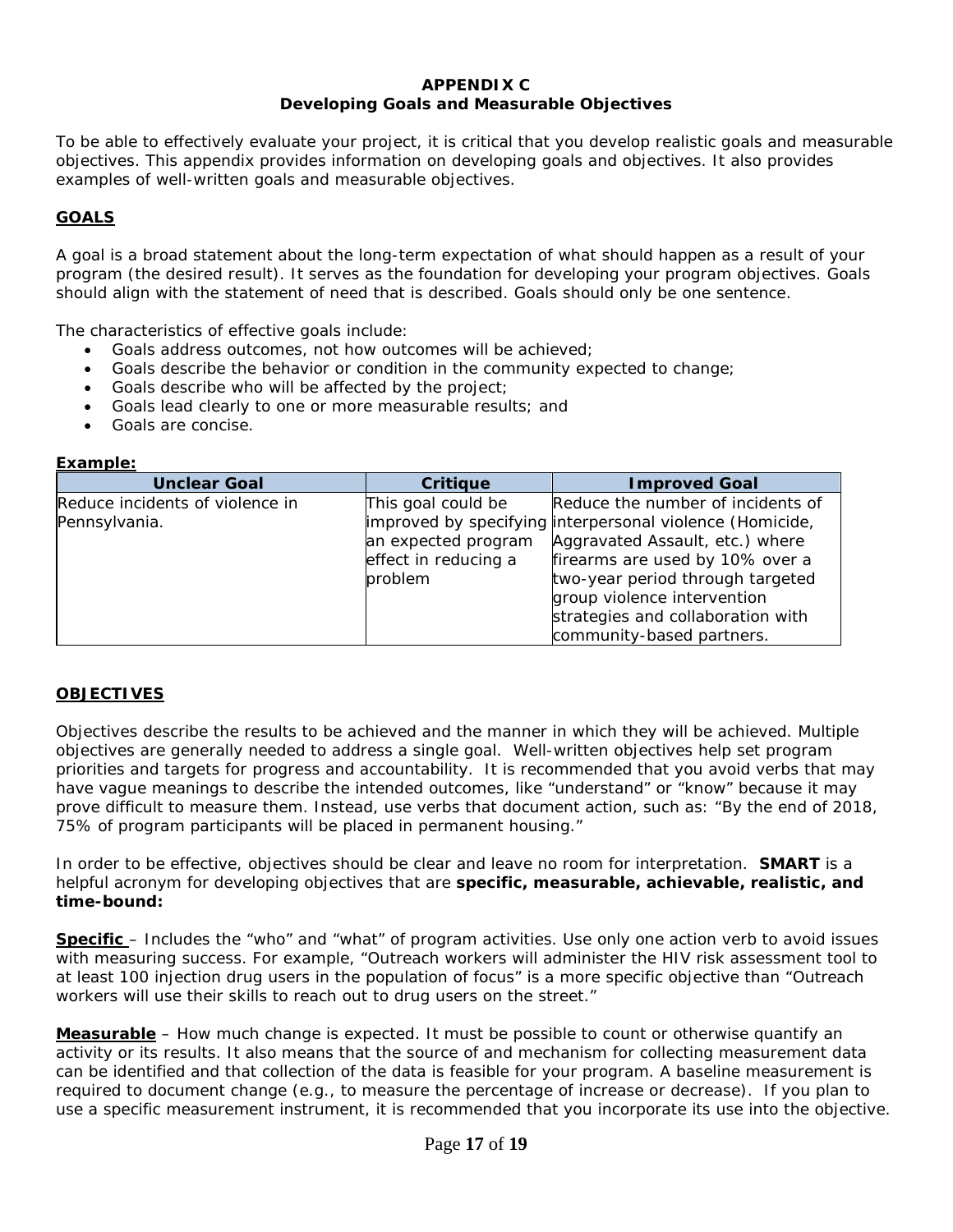Example: By 9/18 increase by 10% the number of  $8<sup>th</sup>$ ,  $9<sup>th</sup>$ , and 10<sup>th</sup> grade students who disapprove of marijuana use as measured by the annual school youth survey.

*Achievable –* Objectives should be attainable within a given time frame and with available program resources. For example, "The new part-time nutritionist will meet with seven teenage mothers each week to design a complete dietary plan" is a more achievable objective than "Teenage mothers will learn about proper nutrition."

*Realistic –* Objectives should be within the scope of the project and propose reasonable programmatic steps that can be implemented within a specific time frame. For example, "Two ex-gang members will make one school presentation each week for two months to raise community awareness about the presence of gangs" is a more realistic objective than "Gang-related violence in the community will be eliminated."

*Time-bound* – Provide a time frame indicating when the objective will be measured or a time by when the objective will be met. For example, "Five new peer educators will be recruited by the second quarter of the first funding year" is a better objective than "New peer educators will be hired."

| Example:                                                                                                 |                                                                                                                                                                                                                                                                                                                                     |                                                                                                                                                                                    |
|----------------------------------------------------------------------------------------------------------|-------------------------------------------------------------------------------------------------------------------------------------------------------------------------------------------------------------------------------------------------------------------------------------------------------------------------------------|------------------------------------------------------------------------------------------------------------------------------------------------------------------------------------|
| <b>Non-SMART Objective</b>                                                                               | Critique                                                                                                                                                                                                                                                                                                                            | <b>SMART Objective</b>                                                                                                                                                             |
| Teachers will be trained<br>on the selected evidence-<br>based substance abuse<br>prevention curriculum. | The objective is not SMART<br>because it is not specific,<br>measurable, or time-bound. It<br>can be made SMART<br>by specifically indicating who is <b>local school district</b> on the<br>responsible for training the<br>teachers, how many will be<br>trained, who they are, and by<br>when the trainings will be<br>conducted. | By June 1, 2018, LEA<br>supervisory staff will have<br>trained 75% of health<br>education teachers in the<br>selected, evidence-based<br>substance abuse prevention<br>curriculum. |
|                                                                                                          |                                                                                                                                                                                                                                                                                                                                     |                                                                                                                                                                                    |